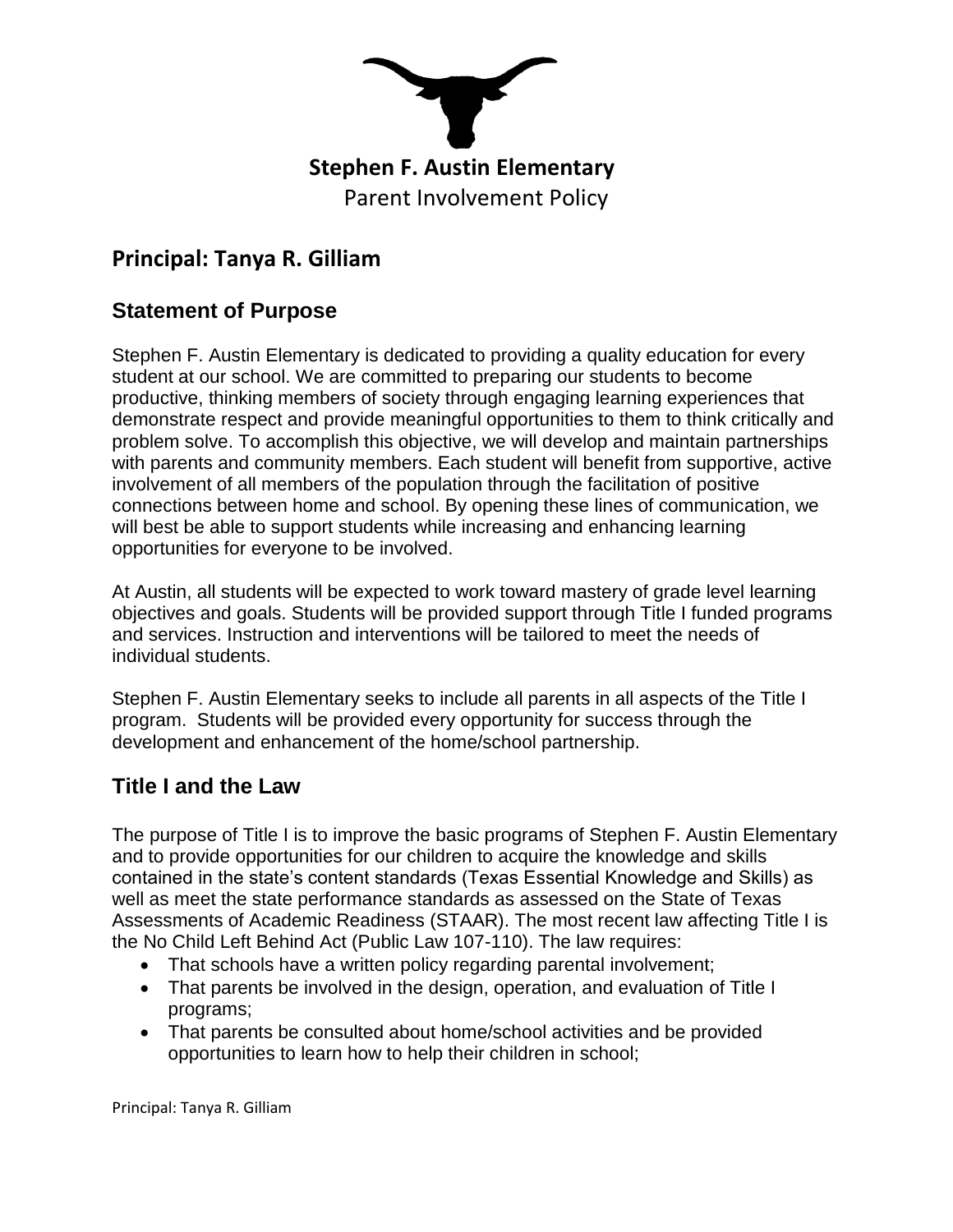That whenever possible, activities or communication be presented in the language spoken by the majority of the Title I parents.

Schools receiving Title I, Part A funds must implement programs, activities, and procedures for the involvement of parents in the Title I program. A written parent involvement policy must be collaboratively developed with the school's stakeholders and distributed to parents. Parental involvement is a requirement as one of the ten components of a school-wide Title I program.

### **Parent Involvement in Developing the Policy**

Austin Elementary will actively recruit parent participation through various avenues of publicity including, but not limited to, posting the notice for the Campus Improvement Council (CIC) Meetings, noting the CIC meetings on the school calendar, posting the CIC meeting dates on the school website, etc. Participation will intend to include a diverse parent population.

Meetings will be planned at convenient time and locations with consideration taken for all parties concerned.

## **Meetings for Title I Parents**

Stephen F. Austin Elementary will hold two meetings for parents each school year. Parents will be informed of new Title I guidelines and the variations from the previous school year's program. Copies of the district's current Parent Involvement Policy will be distributed. Parents will be encouraged to become involved in the revising and updating of the policy as necessary. Volunteers will be recruited for the district-wide campus advisory committees.

Austin Elementary will hold various meetings that will meet the diverse needs of the community. These meeting opportunities will include, but are not limited, Adult ESL classes, computer classes, family academic nights, STAAR information nights, Fine arts programs, open house, etc. Publicity of such meetings will be made in order to attract as many parents as possible.

Austin Elementary has formed a Campus Improvement Council (CIC) to design and develop our parent involvement policies.

#### **School-Parent Compact**

In accordance with Title I regulations, each school must develop a parent-students compact with the parents of students participating in the program. This compact will enable the school and parents to share responsibility for student academic performance and success.

Principal: Tanya R. Gilliam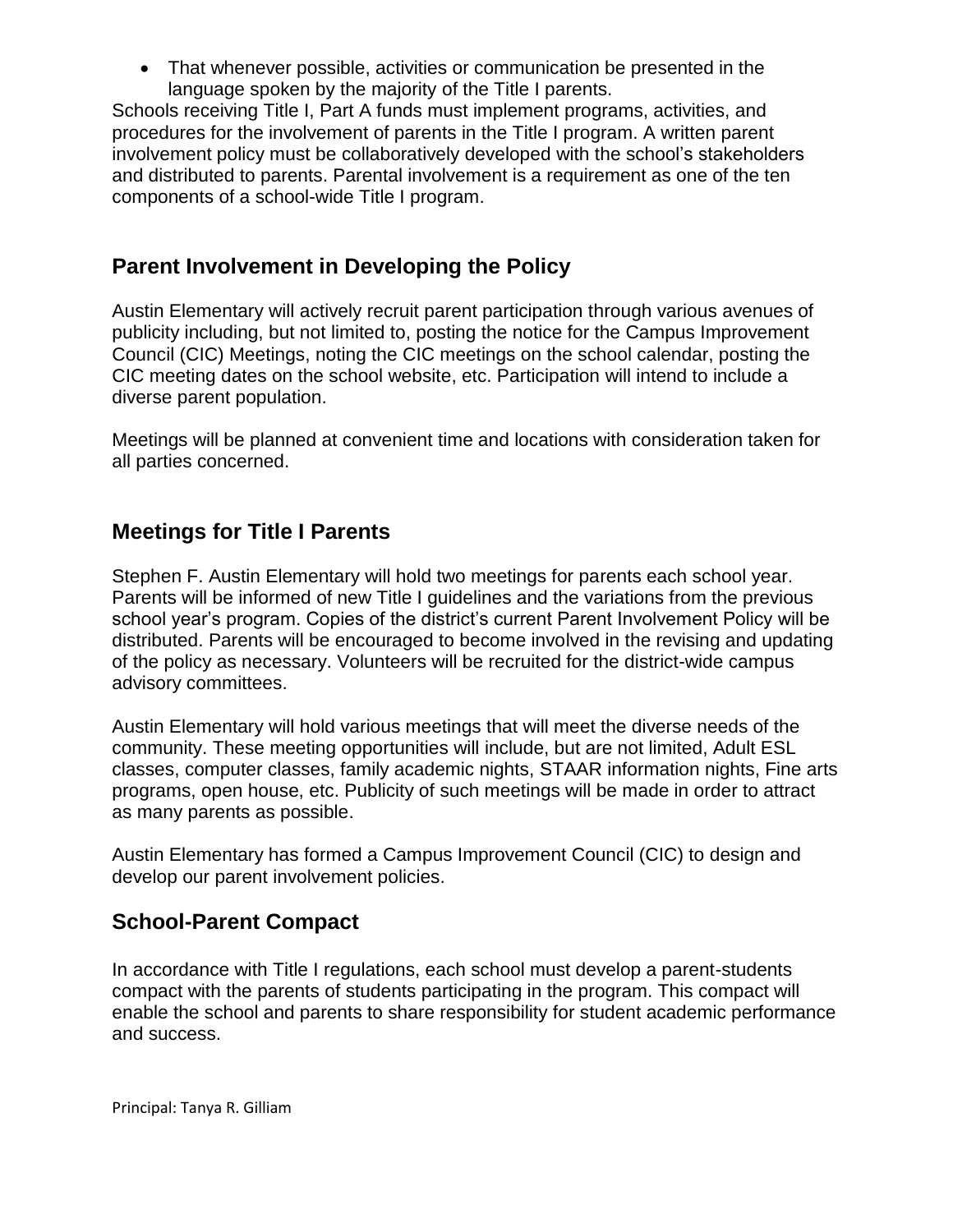The compact must explain how students, parents, and staff will share responsibility for students' academic performance and success. Members of the school's CIC will collaborate in the design and implementation of the compact.

All parents will be provided a copy of the compact detailing the responsibilities that teachers, parents, and students have in helping students accomplish their goals. The responsibilities of students will vary according to grade level.

Parent and student signatures will not be required, however, parents are encouraged to discuss the contents of the compact with their child's classroom teacher and child.

## **Types of Parent Involvement**

Stephen F. Austin Elementary will support many varied ways of parental involvement as it strives to develop and maintain an optimum learning environment for all students. Parents may contribute through volunteering at the school as well as creating a supportive home atmosphere. The community may participate through an array of activities that promote student success which may include parent/teacher conferences, Open House, Campus Improvement Council meetings, Parent Teacher Association (PTA) meetings and activities, adult ESL classes, adult Computer classes, HIPPY program, fine arts programs, parent academic and social workshops, STAAR information nights, school events, etc. An effort will be made to ensure that parent involvement activities are best suited to meet the individual needs of everyone involved.

#### **Programs that Meet Community Needs**

The school's stakeholders will be included in the design, development, and implementation of the Title I program through the facilitation of the CIC. Parents' and students' needs will be assessed through survey questionnaires, conferences, and other measures targeted at creating a successful school environment.

Workshops and programs will be tailored to meet the unique student and parental needs of the community. Parents will be informed of involvement activities through the school office and classroom teachers.

The school will welcome and promote parental suggestions.

#### **Staff and Parent Communication**

Parents will be welcomed through various avenues of communication throughout the school year. Phone calls, Tuesday packets, newsletters, the campus web site, emails, conferences, letters and notes, report cards, 4<sup>th</sup> and 5<sup>th</sup> grade agendas, school calendars, and daily calendars in PK-2<sup>nd</sup> grade will be utilized to establish and maintain an open line of communication.

Principal: Tanya R. Gilliam